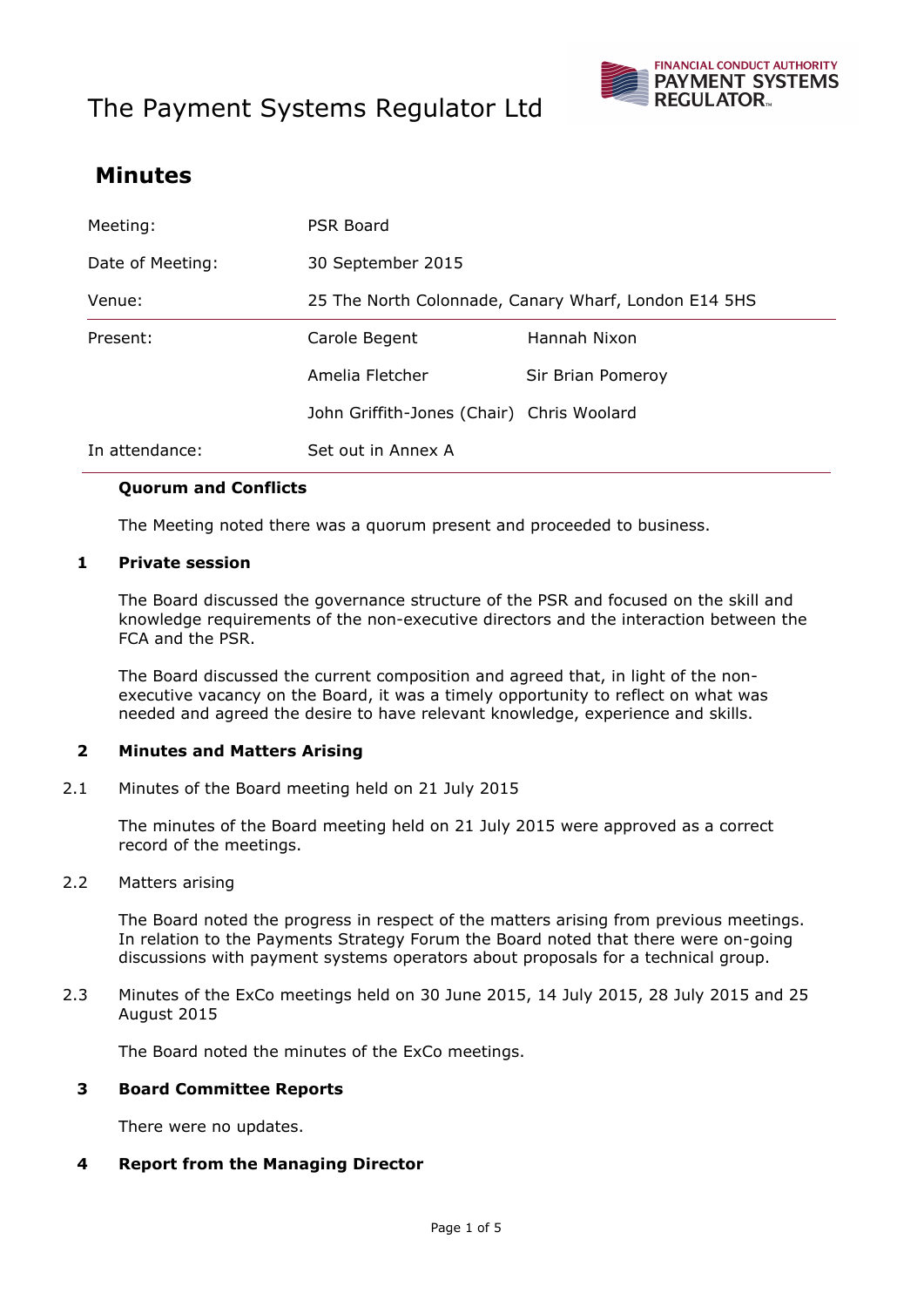The Board received and discussed the report from the Managing Director and noted the following points:

- the PSR anticipated being the competent authority for the switching provisions in the Payment Accounts Directive (PAD). The PSR would be given the powers to designate the current UK switching scheme (CASS) as PAD-compliant and to monitor its on-going compliance with regulatory requirements;
- from 1 October 2015, the PSR would have new concurrent powers to approve voluntary redress schemes for infringements of competition law. The PSR has a statutory duty to publish guidance on the process for redress and would issue a consultation paper on the PSR's proposed approach to adopt the CMA's guidance;
- the PSR would be the competent authority for the Interchange Fee Regulation (IFR);
- a review of the governance arrangements for the PSR Senior Leadership Team and Executive Committee had been completed;
- the timeline for Board discussion of the Infrastructure and Access Market Reviews; and
- Mr Spicer would act as the interim Head of Regulatory Policy & Strategy. The permanent role would be advertised shortly.

### **5 Specific items of business**

5.1 PSR risk framework and Board review of risks

The Board noted the risk framework from the PSR, which followed the broad principles of the FCA's framework and had developed substantially since the Board reviewed it in March. The Board requested that the wording in the framework was consistent with that of the FCA and that the strategic risk register was updated to provide additional detail of existing risks and mitigation as well as new and emerging risks.

The Board approved the framework as a near final draft, subject to agreement of how assurance from the second line of defence would be provided.

#### 5.2 Interchange Fee Regulation

The Board noted that the remit of the PSR was expanding to include implementation of the Interchange Fee Regulation (IFR). The Board noted that it was envisaged the PSR would be the competent authority for monitoring and enforcement of many of the provisions, with the FCA and CMA also having competency for some provisions.

The Board also noted that provisions relating to the imposition of an interchange fee cap come into force on 9 December 2015.

The Board noted that a meeting would take place on 6 October for Member States and competent authorities, including the PSR, to discuss the interpretation of the IFR. The Board agreed not to issue guidance for consultation on the PSR's initial view on the scope of the IFR and the PSR's approach to monitoring compliance until after that meeting. The Board would be asked to agree a proposal following the meeting.

5.3 Competition Decisions Committee (CDC) and Enforcement Decisions Committee (EDC)

The Board discussed and agreed the following: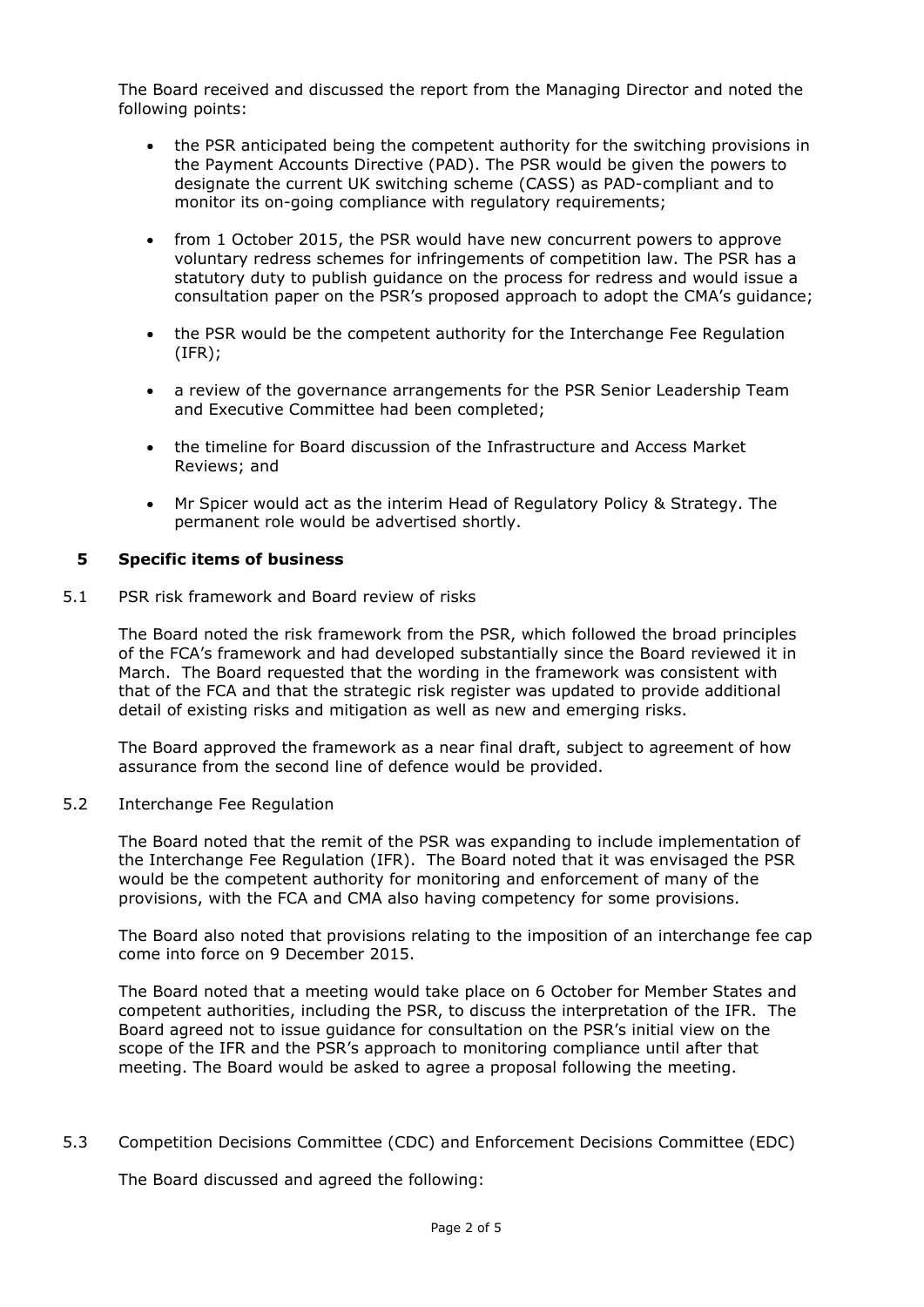- the proposal not to have a Chair for the CDC;
- members of each CDC Panel should be appointed by the Executive Committee on recommendation from the Procedural Officer. The Board also agreed that it was appropriate for the Procedural Officer to report to the Board in the event that his recommendations for the appointment of members to a panel was not followed. This requirement should be included in the appointment letter of the Procedural Officer;
- the chair of each CDC Panel should prepare a consolidated annual report on the work of the CDC;
- the appointment of David Saunders as the relevant person who may carry out the functions of the Procedural Officer in a CA98 investigation;
- the Terms of Reference for the CDC and for the EDC and the FCA and PSR Decision-Making Committees' Code of Conduct applies to EDC and CDC members; and
- the joint Chair of the FCA's RDC and PSR's EDC should decide on conflicts of interest and such other matters identified as the role of the Chair in the joint Code of Conduct.

The Board also:

- delegated authority to the PSR Managing Director to sign-off any final edits to the CDC Terms of Reference, joint Code of Conduct and EDC Terms of Reference;
- noted that the PSR was currently discussing a protocol for the provision of corporate services by the Secretariat to the EDC and CDC; and
- noted that the PSR would continue to engage with the FCA competition team and the Secretariat on a further round of recruitment for CDC members and on the training needs of CDC members. It was noted that training had taken place for the new CDC members.
- 5.4 Update of the PSR Corporate Governance Document

The Board approved the changes to the terms of reference of the Audit Committee and agreed to call a General Meeting to agree the changes to the Articles.

# **6 For Information**

6.1 Competition between operators

The Board noted the report and requested that a report on the pros and cons of competition between interbank operators was prepared and submitted to the Board for discussion.

# **7 Forward Agenda**

The Board noted the Forward Agenda.

#### **8 Any Other Business**

None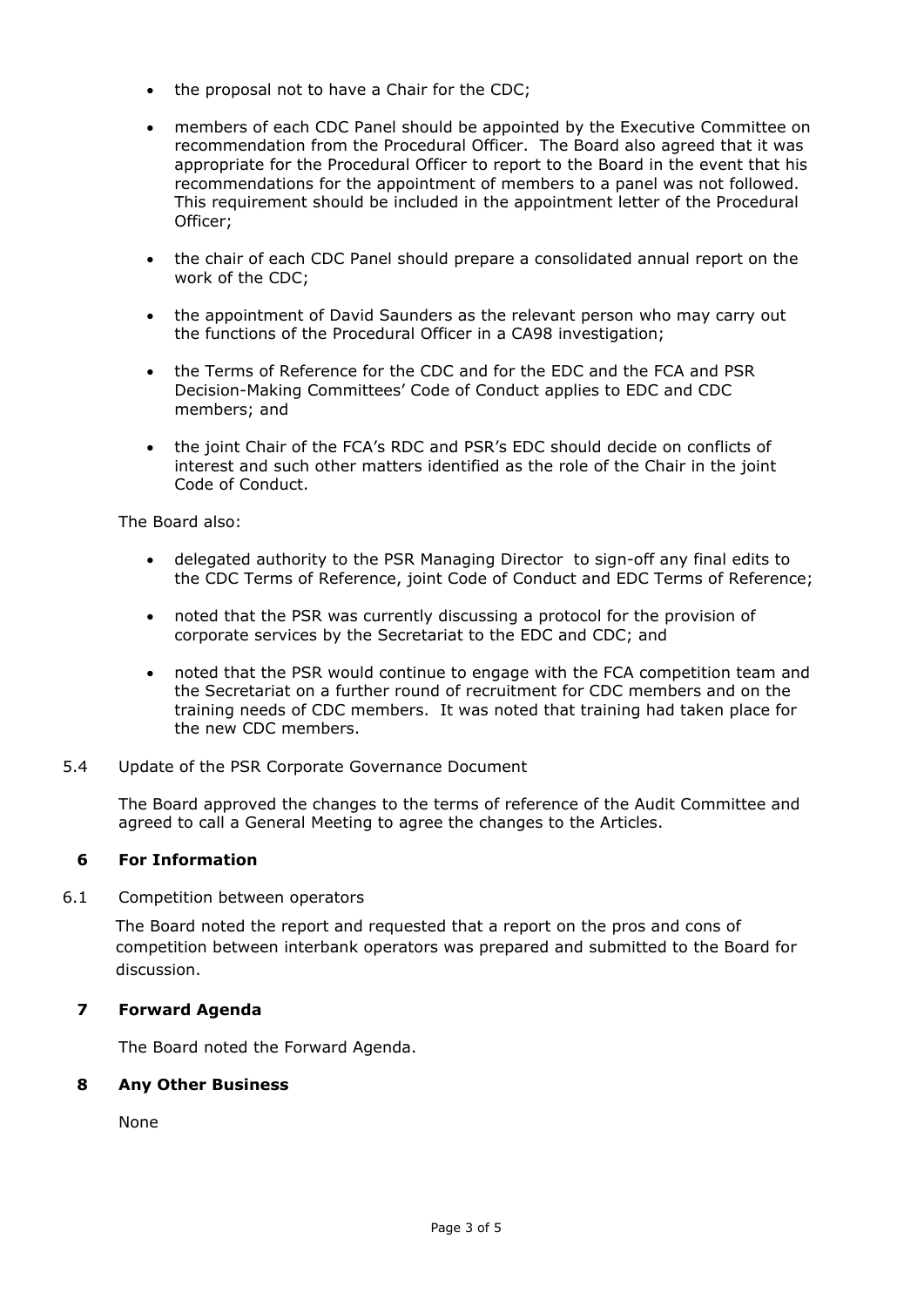Assistant Company Secretary